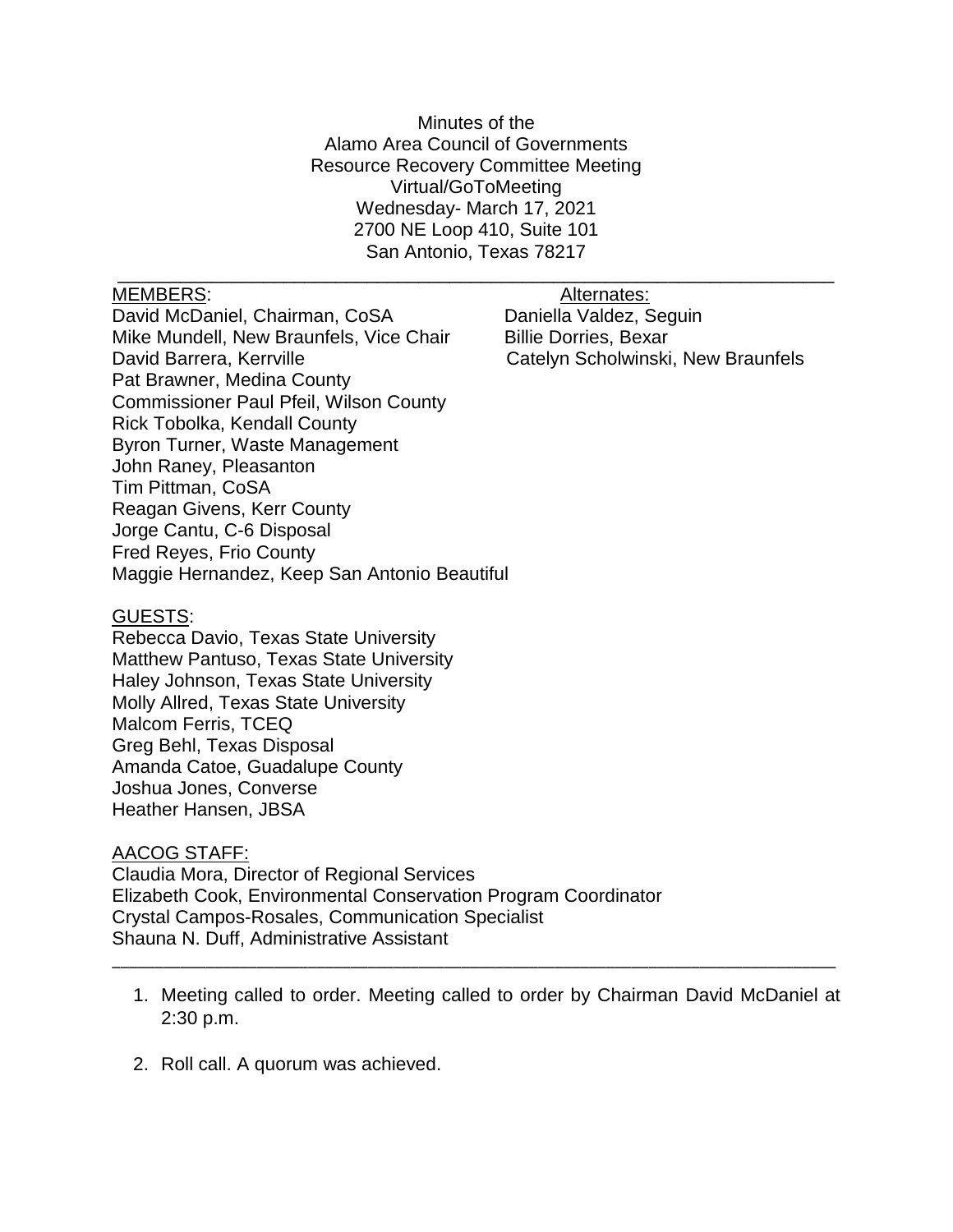- 3. Public Comments. There were no public comments.
- 4. Consider and act upon approval of the January 13, 2021minutes.

Rick Tobolka made a motion to approve the January 13, 2021 minutes. Billie Dorries made a second to the motion. The motion carried.

5. Status Report on the Regional Solid Waste Management Plan Update. Dr. Rebecca Davio & Matthew Pantuso, Texas State University

Matthew Pantuso reported on the survey update on the Regional Solid Waste Management Plan (RSWMP). Discussion included the survey results related to the RSWMP future goals and objectives. Matthew gave a brief update on the current solid waste activities, which include logistics in collection, handling and storage and processing in transport, treatment and resource recovery. Molly Allred gave an update on the generation of materials that focus on in-use: this incudes, residents, business and schools. Haley Johnson reported on the logistics of solid waste activities. Discussion included collection handling and storage of waste materials. Next is processing, this includes the transport, treatment and resource recovery. There is a total of eighteen (18) processors and four (4)-transfer station in the AACOG Region.

# **At the Request of Elizabeth Cook, Environmental Conservation Coordinator Item #7 was discussed after item #5**

- 6. Items of Interest by RRC members.
- 1. Roles and Expectations of the Resource Recovery Membership

David McDaniel reported on the roles and expectations of the RRC. The roles are to make recommendations to the AACOG Board of Directors on studies, reports, proposals, plans, projects and applications for state and federal assistance, which pertain to solid waste management/resource recovery in development for the AACOG region. Member's expectations are to review meeting agendas and notes prior to the meeting. Members are to serve a period of three (3) years and may be reappointed. A member cannot miss more than three (3) consecutive meetings. A member is considered present if the member or designated alternate is in attendance.

2. Discussion and possible act upon forming a Regional Environmental Task Force.

Billie Dorries made a motion to table forming a Regional Environmental Task Force until the Wednesday, May 5, 2021 RRC meeting. Tim Pittman made a second to the motion. The motion carried.

3. Discussion and possible act upon funding for medical waste disposal repositories-MedSafe Systems